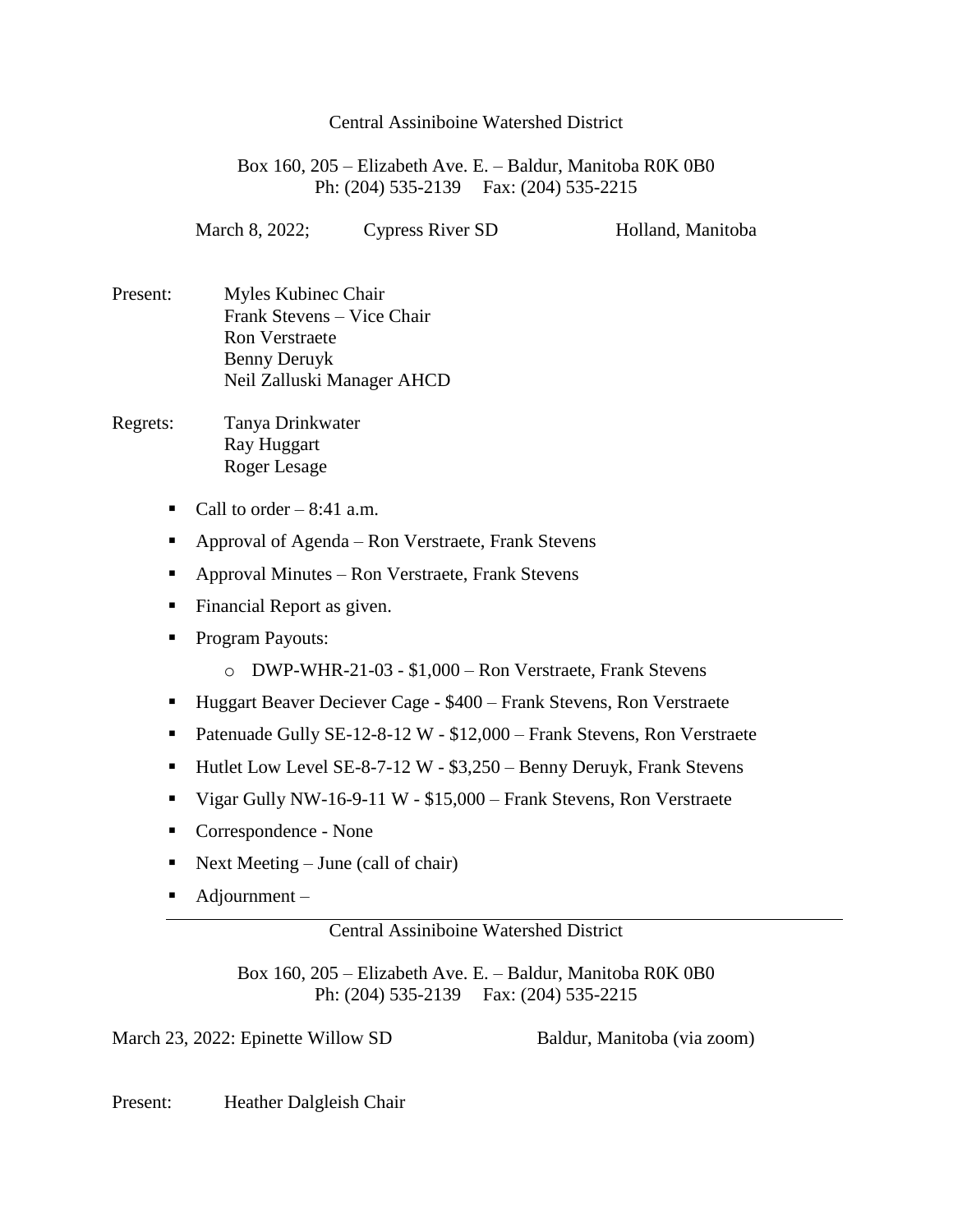Cam Hamilton – technical issues I believe on our end kicked Cam out Michael Kingdon David Blair Jim Cassels Justin Daymond Dennis Pearson Tom Baron Ryan Boyd – over zoom Neil Zalluski Manager AHCD

- Regrets: Murray Richardson Barry Cullen Frank Hyndman Keith Syslak Henry Booy Ches Bollman
	- Call to order  $-7:04$  p.m.
	- Approval of Agenda Michael Kingdon, Cam Hamilton
	- Approval of Minutes Tom Baron, Jim Cassels
	- Clark Gully \$2,000 Jim Cassels, Cam Hamilton
	- Ryan Boyd excused himself from meeting
	- Boyd Dam  $-3$  sites with 20 acre feet of storage (apply to GROW for funding)
		- $O$  SE-16-12-18W \$21,000
		- o NE-9-12-18W \$17,000
		- $O$  E-17-12-18W \$108,000
		- $\circ$  Total of  $$ 146,000 Tom Baron, David Blair$
	- Ryan Boyd re-entered the meeting.
	- Douglas Marsh gate install \$3,000 we put in budget, but never passed a motion that I recorded. Possible I could of missed this though.
	- Next Meeting: June (call of chair)
	- Adjourn Michael Kingdon, Cam Hamilton

Central Assiniboine Watershed District

Box 160, 205 – Elizabeth Ave. E. – Baldur, Manitoba R0K 0B0 Ph: (204) 535-2139 Fax: (204) 535-2215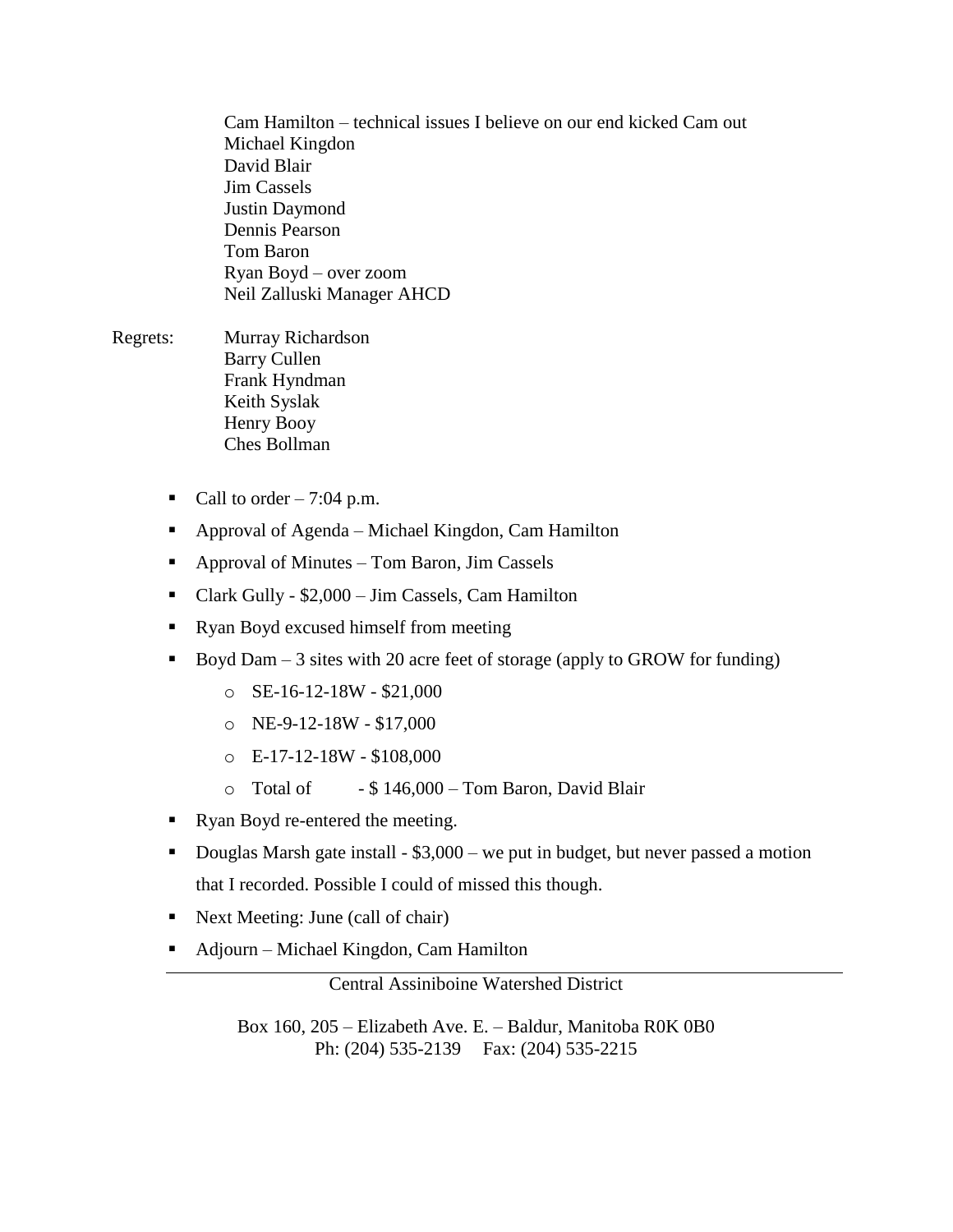March 30, 2022: Little Souris SD Wawanesa, Manitoba (with zoom

option)

- Present: Rob Willman Michael Clark Walter Cullen Jack Elves Chris Semeschuk Emil Egert Neil Zalluski Manager AHCD
- Regrets: Jeff Elder Chair Walter Finlay – Vice Chair Lindsay Hargreaves Ted Snure Detlef Eissner
	- Call to Order  $8:39$  a.m.
	- Approval of Agenda Michael Clark, Walter Cullen
	- Approval of Minutes Emil Egert, Jack Elves
	- $\blacksquare$  Financial report as presented –
	- Smithson Crossing \$4,000 Emil Egert, Walter Cullen
	- McRae dam and wet well \$17,000 Michael Clark, Walter Cullen
	- McLeod Scour Mats \$2,000 Walter Cullen, Emil Egert
	- Program Payout: DWP-WE-21-09 \$1,000 Emil Egert, Chris Semeschuk
	- Next Meeting: June Call of Chair
	- Adjournment: Rob WIllman, Walter Cullen

Central Assiniboine Watershed District

Box 160, 205 – Elizabeth Ave. E. – Baldur, Manitoba R0K 0B0 Ph: (204) 535-2139 Fax: (204) 535-2215

March 18, 2022: Lower Assiniboine SD St. Claude, Manitoba

Present: Paul Gaultier Chair Will Eert Will Rex Robert Graham Neil Zalluski Manager AHCD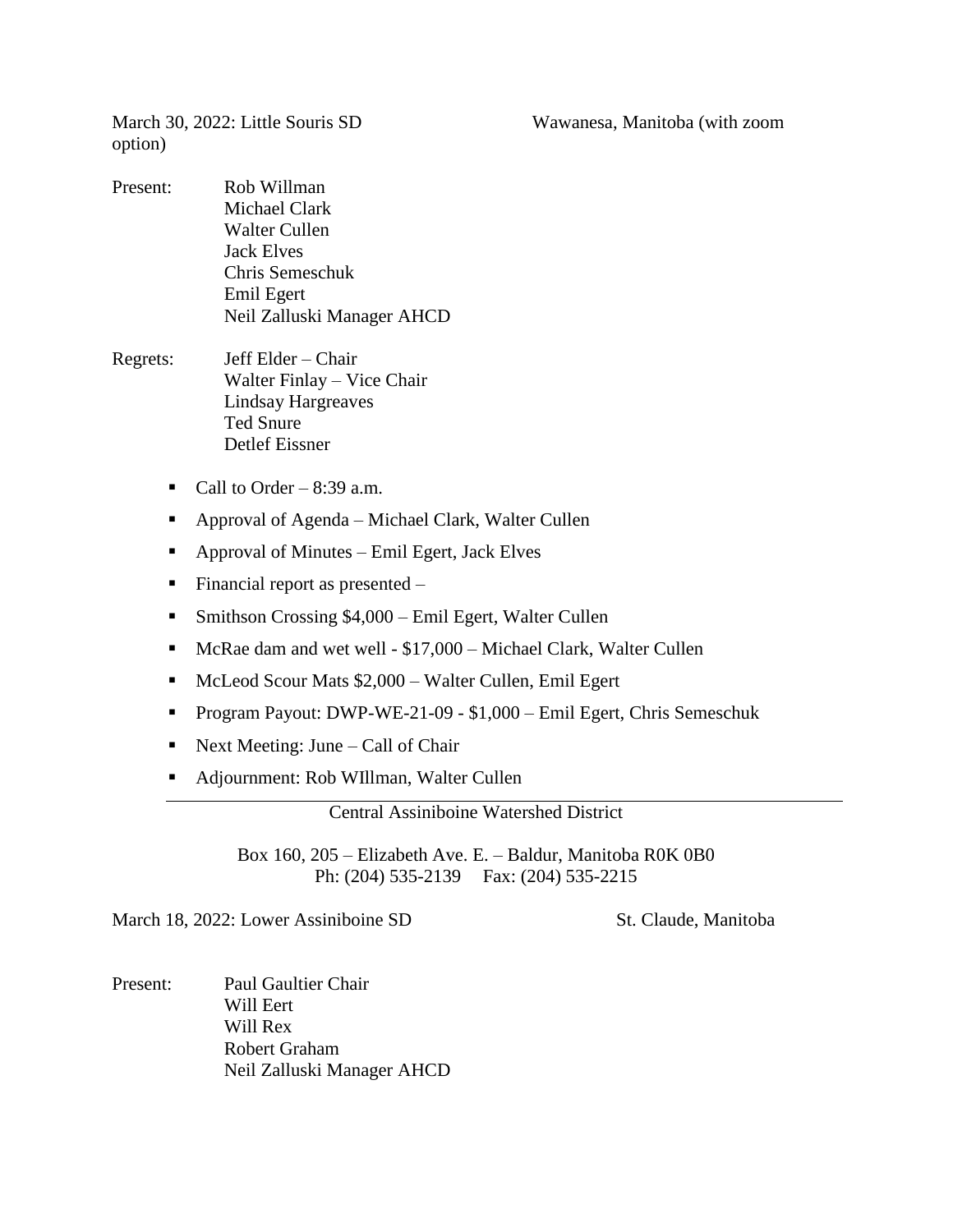Regrets: Fred Tair Vice Chair Richard Rey

- Call to Order  $9:02$  a.m.
- Approval of Agenda Will Eert, Will Rex
- $\blacksquare$  Minutes Will Rex, Will Eert
- **Financial Report as presented.**
- Jeffries Dam \$47,000 (SD and GROW) Will Rex, Rob Graham
- Victoria Grazing Club \$15,000 (2021/22 fiscal year to 2022/23 fiscal year) Will Rex, Will Eert
- Next Meeting June (project tour)
- Adjourn: Rob Graham, Will Rex

## Central Assiniboine Watershed District

Box 160, 205 – Elizabeth Ave. E. – Baldur, Manitoba R0K 0B0 Ph: (204) 535-2139 Fax: (204) 535-2215

March 9, 2022: Oak Creek SD Belmont, Manitoba

- Present: Rod Durham Vice Chair Richard Hunt Roger Lesage Craig Hatch Mike MacKay Neil Zalluski Manager AHCD
- Regrets: Ryan Shearer Dennis Maranda Hugh Stephenson – Chair Jack Bolack
	- Call to Order : 1:36 p.m.
	- Approval of Agenda Mike MacKay, Roger Lesage
	- Approval of Minutes Roger Lesage, Richard Hunt
	- $\blacksquare$  Financial Report As presented
	- Gudnason crossing SW-10-4-14W \$3,000 Mike MacKay, Roger Lesage
	- Verstraete crossing SW-17-6-13W \$5,000 Richard Hunt, Roger Lesage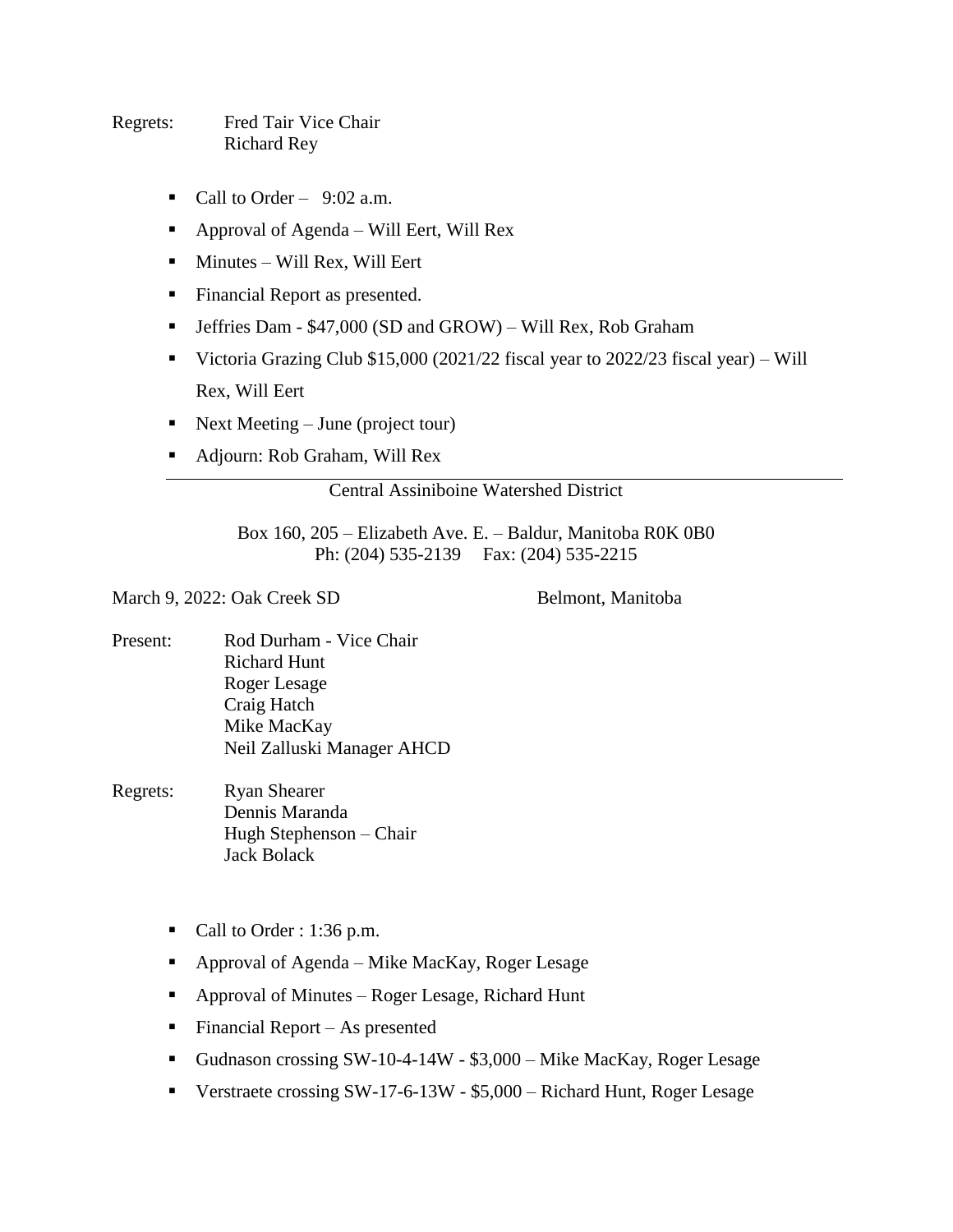- Ricard Runway seed NW-3-5-14W \$2,500 Mike MacKay, Roger Lesage
- Sigurdsaon Dam SW-7-6-13W \$30,000 Craig Hatch, Mike MacKay (will apply to the GROW Committee for this project)
- Next Meeting June (call of chair)
- Adjourn: Richard Hunt

## Central Assiniboine Watershed District

Box 160, 205 – Elizabeth Ave. E. – Baldur, Manitoba R0K 0B0 Ph: (204) 535-2139 Fax: (204) 535-2215

March 30, 2022: Souris SD Dunrae, Manitoba (with zoom option)

- Present: Armand Vallotton Chair Ken Turner Bryce Fisher Mike Fisher Trevor Tuttosi Aaron Hargreaves Todd Walker Neil Zalluski Manager AHCD
- Regrets: Gord Taylor Bryan Jackson Donald Rourke
	- Call to Order 7:01 p.m.
	- Approval of Agenda Ken Turner, Trevor Tuttosi
	- $\blacksquare$  Minutes Bryce Fisher, Todd Walker
	- Financial Report as Presented
	- Mealy Erosion seed \$500 Mike Fisher, Todd Walker
	- Next Meeting June (call of chair)
	- Adjourn: Trevor Tuttosi,

Central Assiniboine Watershed District

Box 160, 205 – Elizabeth Ave. E. – Baldur, Manitoba R0K 0B0 Ph: (204) 535-2139 Fax: (204) 535-2215